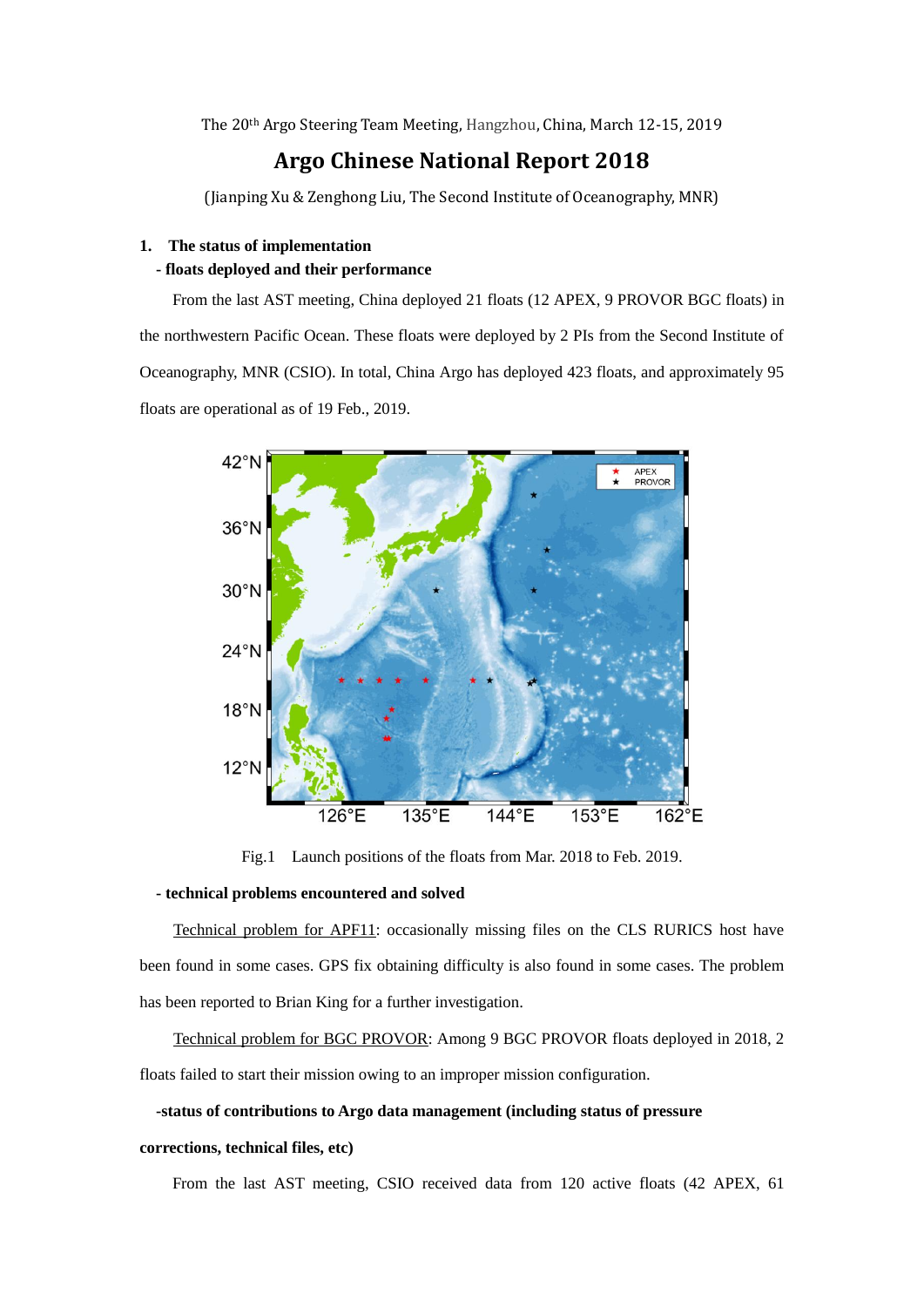PROVOR, 12 HM2000, 3 ARVOR and 2 NAVIS) and submitted 6,144 TS profiles (plus 209 DOXY, 398 CHLA, 398 BBP, 310 CDOM, 360 DOWN\_IRRIDIANCE, 120 NITRATE) to GDACs. All the profile data are converted into BUFR bulletin and send to the GTS via Chinese Meteorological Agency (Beijing). An update of the historical profile files into V3.1 has been finished before the ADMT-19 meeting.

### **- status of delayed mode quality control process**

 There is a severe backlog for delayed QC. The situation has not been changed until the ADMT-19. We expected to restore the DMQC this year after an exercise of the DMQC GUI.

## **- status of post-processing of the global Argo data set**

A post-processing method about the global Argo data set has been designed at CSIO, in which 15 QC tests are being applied including a climatological test using DMQC\_Argo CTD data set and a new spike test presented by Racape at the ADMT-19. A high-quality global Argo data set is expected to be generated during the first half of this year.

# **- status of Chinese COPEX float**

The COPEX profiling float is developed by the National Ocean Technology Center (NOTC) and its prototype was manufactured 15 years ago. The NOTC has finished several field self-tests, but it has not been adopted by China Argo until now. During 2017-2018, 3 COPEX (with BeiDou satellite system) were deployed as part of its pilot deployments, however, some technical problems related to the float performance and data format were found. At the end of 2018, NOTC provided another 2 refurbished floats for a further field test.

# **2. Present level of and future prospects for national funding for Argo including a summary of the level of human resources devoted to Argo.**

The level of national funding for Argo deployment before 2020 is as follows:

#### **Float secured (35)**

#### **Core Argo:** 8 HM2000, 2 APEX

 **BGC Argo:** 2 HM2000 (O2), 17 PROVOR (2 full-equipped), 2 NAVIS (full-equipped with Sea TREC), 1 APEX (O2)

**Deep Argo:** 3 ARVOR\_D

## **Funding almost secured**

75 Core Argo floats in 2019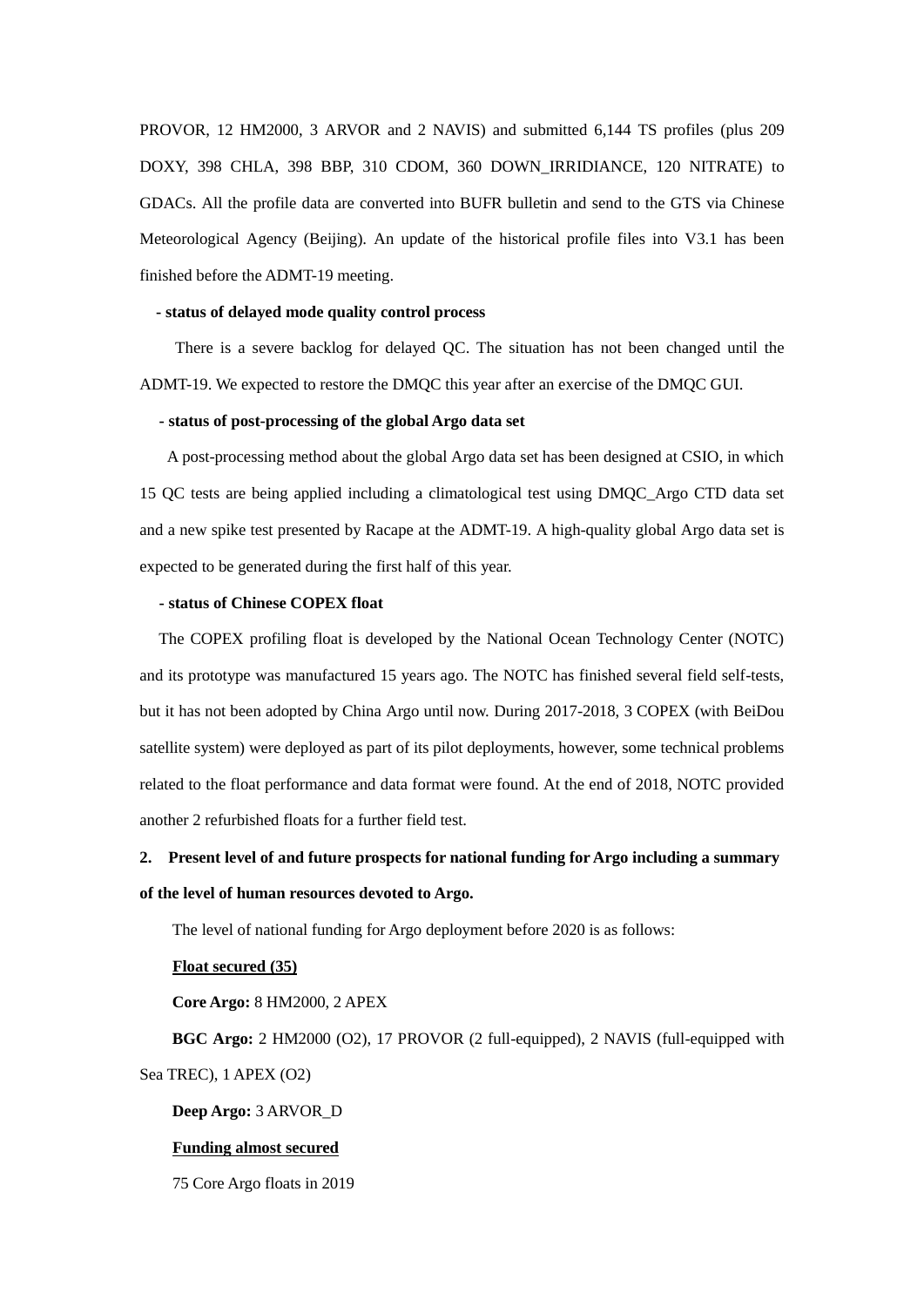### **Funding TBD in 2019**

120 floats (15 BGC Argo) in the western Pacific Ocean (as part of TPOS 2020)

60 floats (15 BGC Argo) in the Indian Ocean

There are 9 staffs at CSIO who are working for float deployment, data processing and data applications (including BGC Argo), as well as the operational running of the Beidou profiling float data service center (Hangzhou, CHINA).

# **3. Summary of deployment plans (level of commitment, areas of float Deployment, low or high resolution profiles) and other commitments to Argo (data management) for the upcoming year and beyond where possible.**

 Two cruises have been confirmed to deploy about 8 BGC floats in the northwestern Pacific Ocean in this March and December, respectively. A cruise in the northern Indian Ocean is being designed, in which about 15 Core Argo floats are planned to be deployed if the funding is secured in the first half of this year. The Ocean University of China plans to deploy 12 PROVOR floats (with O2 sensor) in the Southern Ocean this year, but the cruise has not been confirmed yet.

# **4. Summary of national research and operational uses of Argo data as well as contributions to Argo Regional Centers. Please also include any links to national program Argo web pages to update links on the AST and AIC websites.**

 The Argo data has been widely used in scientific research and operational forecasts. CSIO provides a mirror access to the profile files at the GDACs, and also provides a free download of the BOA\_Argo (the Argo product developed by CSIO) and post-processed global Argo data set.

 There are two websites maintained by China. One is maintained by CSIO (http://www.argo.org.cn) at Hangzhou (China Argo Real-time data center), where the implementation status of China Argo, real-time data display including observed profiles, float trajectory, profile data, the derived products and status of global Argo are provided. Another is maintained by NMDIS, now as part of the CMOC/China website (http://www.cmoc-china.cn).

## **5. Problems encountered during the operation of international Argo and suggestions**

 From the beginning of the China Argo, the implementation of the project relies on research programs rather than fiscal budget. The situation has not been improved in recent years. We suggest that the AST should appeal to the all Argo member states to take more responsibilities and obligations under the guidance of IOC Argo resolutions, making the Argo program better serve the international community.